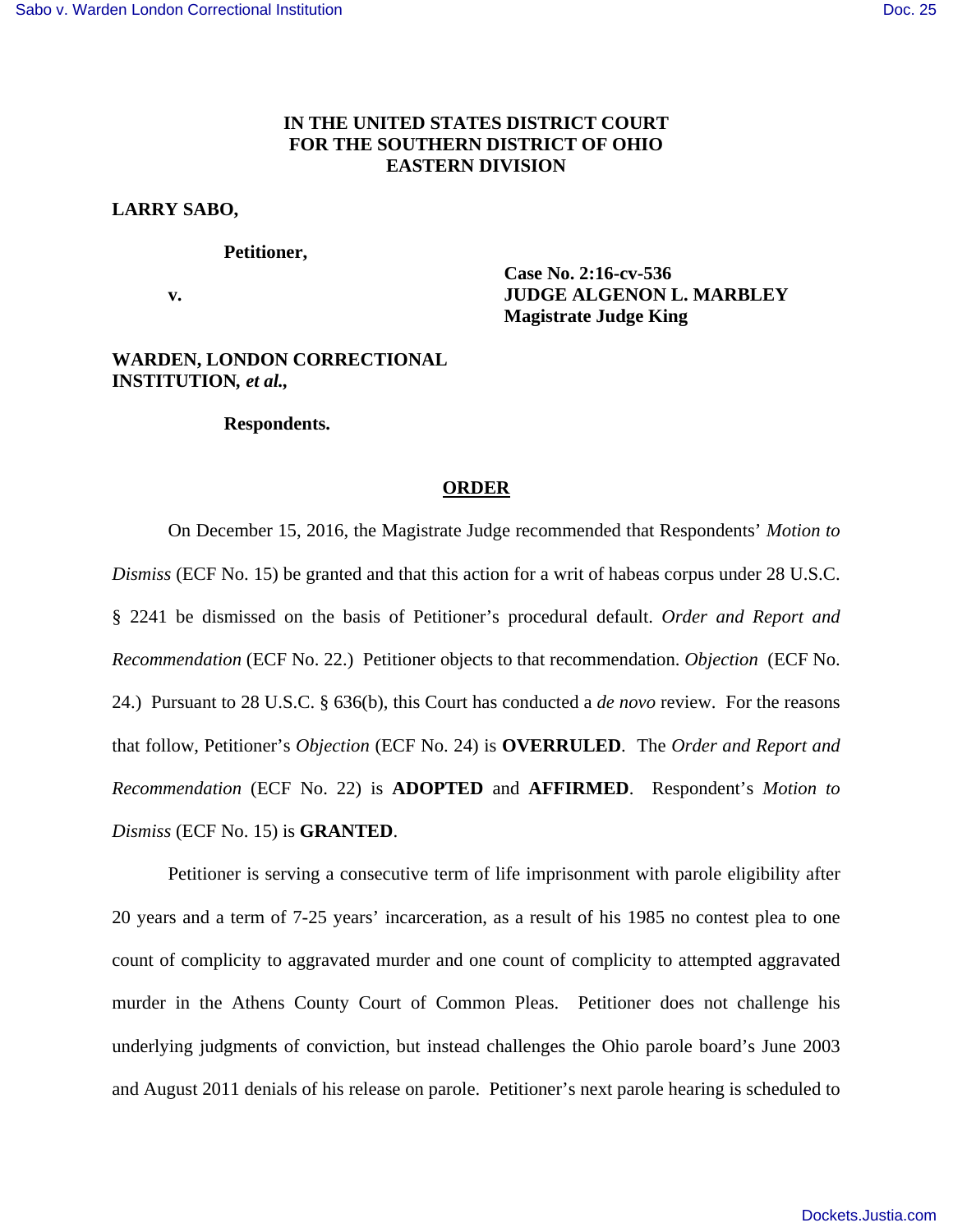occur in August 2021. Petitioner presents fifteen claims for relief based on the Parole Board's alleged unconstitutional application of new or revised parole guidelines, thus violating the Ex Post Facto Clause, acting in breach of Petitioner's plea agreement, and violating the Due Process Clause, the Double Jeopardy Clause, the doctrine of separation of powers, and the Equal Protection Clause. Petitioner also alleges violations of Ohio  $law$ <sup>1</sup>. Petitioner presented these claims to the Franklin County Court of Common Pleas, which dismissed his challenge to the Parole Board's actions. Petitioner's appeal from that judgment was dismissed because Petitioner failed to file the affidavit required by O.R.C.  $\S$  2969.25(A).<sup>2</sup> The Ohio Supreme Court declined to accept Petitioner's subsequent appeal from that dismissal. As noted *supra*, the Magistrate Judge recommended that Petitioner's claims be dismissed as procedurally defaulted.

 In an argument raised for the first time in his objections, Petitioner contends that he has established cause, or excusable neglect, for his failure to timely submit the required affidavit to the state appellate court. He refers to his *pro se* and incarcerated status and to his limited access to the prison's law library. Petitioner also represents that, after he had filed his appeal, he submitted an affidavit to the state appellate court in a document entitled *Appellant*[']*s Reply to Appellees Motion to Dismiss and Appellant's Motion for Excusable Neglect for Filing his Affidavit of Prior Actions per 2969.25 and Six Month Demand Statement Late. Objection* (ECF No. 24, PageID# 926, 927.) In that document, Petitioner stated that he had submitted his affidavit to prison officials for delivery to the prison's cashier office, but that he had "no control over how fast institutional Staff process Legal paper work" or weather related issues that affected

<u>.</u>

 $<sup>1</sup>$  As noted by the Magistrate Judge, to the extent that Petitioner alleges the violation of Ohio law, such claim does</sup> not offer a basis for federal habeas relief. *See* 28 U.S.C. § 2241(c)(3); § 2254(a).

<sup>&</sup>lt;sup>2</sup> O.R.C. § 2969.25(A) requires that an inmate who commences a civil action or appeal against a government entity or employee file an affidavit that describes each civil action or appeal of a civil action filed by the inmate in any state or federal court in the previous five years.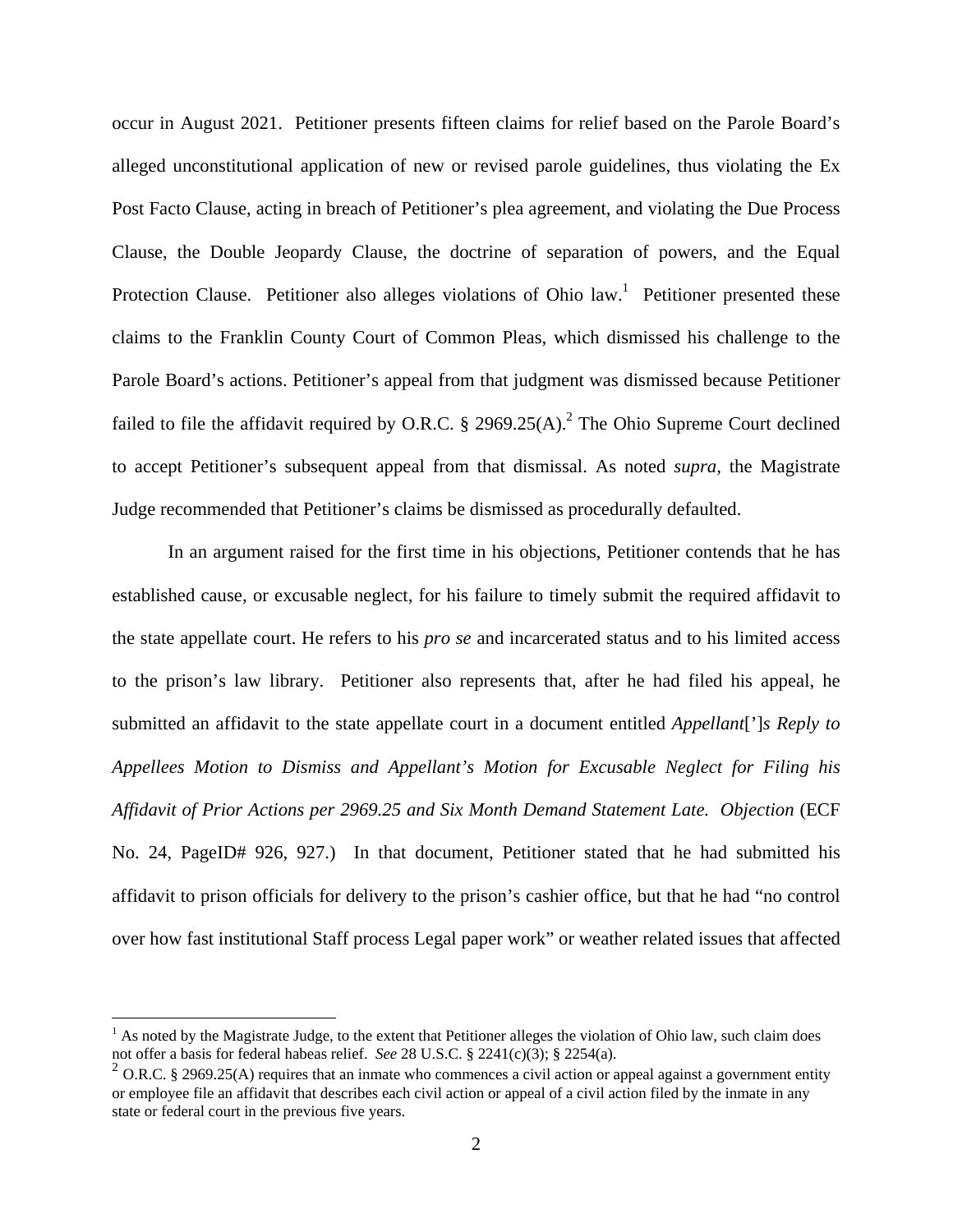prison movement; he also represented that he had limited access to the prison's law library*. Id*. (PageID# 928.)

A habeas petitioner who has committed a procedural default before the state courts may nevertheless secure federal review of his federal claims if he can demonstrate cause for the procedural default and actual prejudice resulting from the alleged constitutional error. *Murray v. Carrier,* 477 U.S. 478, 485 (1986); *Engle v. Isaac,* 456 U.S. 107, 129 (1982). However, it is the petitioner's burden to show cause and prejudice sufficient to overcome the procedural default. *Hinkle v. Randle*, 271 F.3d 239, 245 (6th Cir. 2001) (citing *Lucas v. O'Dea*, 179 F.3d 412, 418 (6th Cir. 1999)(internal citation omitted).

> "Cause' under the cause and prejudice test must be something external to the petitioner, something that cannot fairly be attributed to him [;]. . . some objective factor external to the defense [that] impeded. . . efforts to comply with the State's procedural rule."

*Maples v. Stegall*, 340 F.3d 433, 438 (6th Cir. 2003) (quoting *Coleman v. Thompson*, 501 U.S. 722, 753 (1991)). Petitioner has failed to meet this standard here.

"Courts have held repeatedly that a petitioner's *pro se* incarcerated status, limited access to the prison law library, or ignorance of the law and state procedural requirements do not constitute cause sufficient to excuse a procedural default." *Watkins v. Warden, Dayton Correctional Institution*, No. 2:16-cv-00501, 2016 WL 4394138, at \*3 (S.D. Ohio Aug. 18, 2016)(citing *Bonilla v. Hurley, 370 F.3d 494, 498 (6<sup>th</sup> Cir 2004)(citing <i>Hannah v. Conley, 49* F.3d 1193, 1197 (6th Cir. 1995)); *Crosby v. Warden, London Correctional Facility*, No. 1:12– cv–523, 2013 WL 5963136, at \*5 n. 2 (S.D. Ohio Nov. 7, 2013). The state appellate court expressly dismissed Petitioner's appeal because of Petitioner's failure to submit his affidavit, as required by Ohio law, at the time he commenced the appeal. *See Decision and Entry* (ECF No.